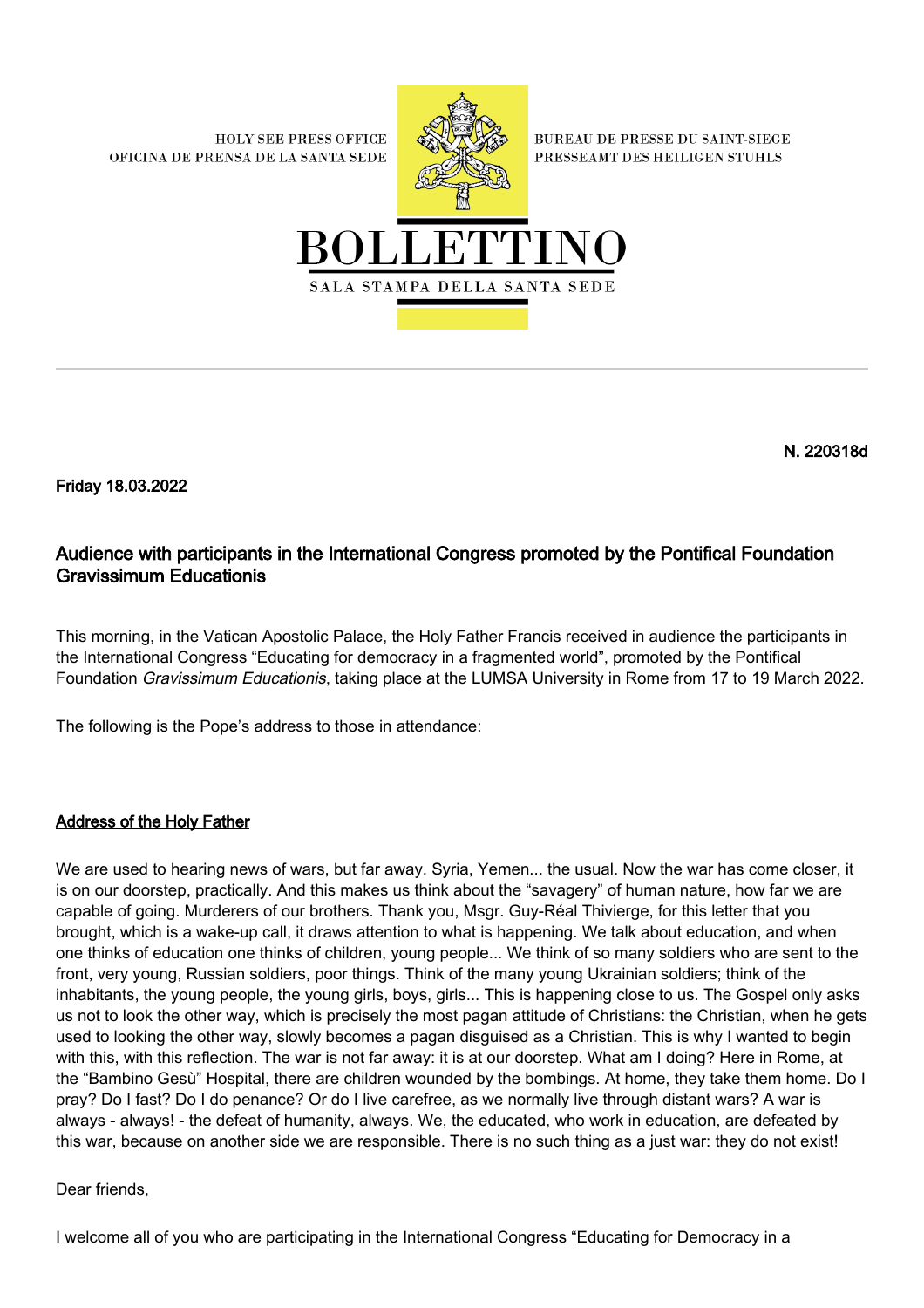fragmented world", promoted by the Pontifical Foundation *Gravissimum Educationis*.

I thank Cardinal Versaldi for his words of introduction and I am grateful to each one of you for bringing the richness of your own cultural context, your own professional and research field. This meeting of yours addresses the theme of democracy from an educational perspective. It is a very topical issue, and one that is also much debated. But it is not often that it is addressed from the point of view of education. And yet this approach, which belongs in a special way to the tradition of the Church, is the only one capable of yielding long-term results.

I would like to offer you a brief reflection starting from the Word that the Lord addresses to us in the Gospel of today's liturgy, that is, the parable of the murderous vinedressers (Mt 21:33-43, 45-46). Jesus warns against a temptation that is of everyone and of all times: the temptation of possession. The vinedressers in the parable, blinded by their lust to take possession of the vineyard, do not hesitate to use violence and kill. This reminds us that when man denies his own vocation as a collaborator in God's work and presumes to put himself in His place, he loses the dignity of son and becomes an enemy of his brothers. He turns into Cain.

The goods of creation are offered to each and every person in proportion to his or her needs, so that no one may accumulate the superfluous nor anyone else lack basic necessities. On the contrary, when selfish possession fills hearts, relationships and political and social structures, then the essence of democracy is poisoned. And it becomes a democracy only in form, not in substance.

I will focus on two forms of degeneration: totalitarianism and secularism. They are degenerations of democracy.

Saint John Paul II pointed out that a state is totalitarian when it "tends to absorb within itself the nation, society, the family, religious groups and individuals themselves" (Encyclical Letter Centesimus Annus, 45). By exercising ideological oppression, the totalitarian State strips fundamental rights of the person and society of their value, to the point of suppressing freedom. It is an ideological tyranny, and we can speak of the ideological colonizations that continue, and which lead us to this.

Radical secularism, which is itself ideological, deforms the democratic spirit in a more subtle and insidious way: by eliminating the transcendent dimension, it weakens, and little by little cancels, any openness to dialogue. If there is no ultimate truth, human ideas and convictions can easily be exploited for purposes of power. "A humanism which excludes God is an inhuman humanism"

said Benedict XVI (Encyclical Letter Caritas in Veritate, 78). And herein lies the small but substantial difference between a healthy secularism and a poisoned secularism. When secularism becomes ideology, it turns into secularism, and this poisons relationships and even democracies.

You have counteracted these degenerations with the transforming power of education. In some universities around the world, for example, you have launched training activities, seeking the most effective strategies for transmitting democratic principles, for educating in democracy. I invite you to continue along this line and I share some proposals that I entrust to all of you who are involved in various fields.

1. Feed young people's thirst for democracy. It is a question of helping them to understand and appreciate the value of living in a democratic system, always perfectible but capable of safeguarding citizens' participation (cf. Centesimus Annus, 46), freedom of choice, action and expression. And to go down the road of universality versus uniformity. The poison is uniformity. And that young people learn the difference and also practice it.

2. Teach young people that the common good is formed with love. It cannot be defended by military force. A community or nation that wants to assert itself by force does so to the detriment of other communities or nations, and becomes a fomenter of injustice, inequality and violence. The path of destruction is easy to take, but it produces so much rubble; only love can save the human family. On this, we are living the ugliest example close to us.